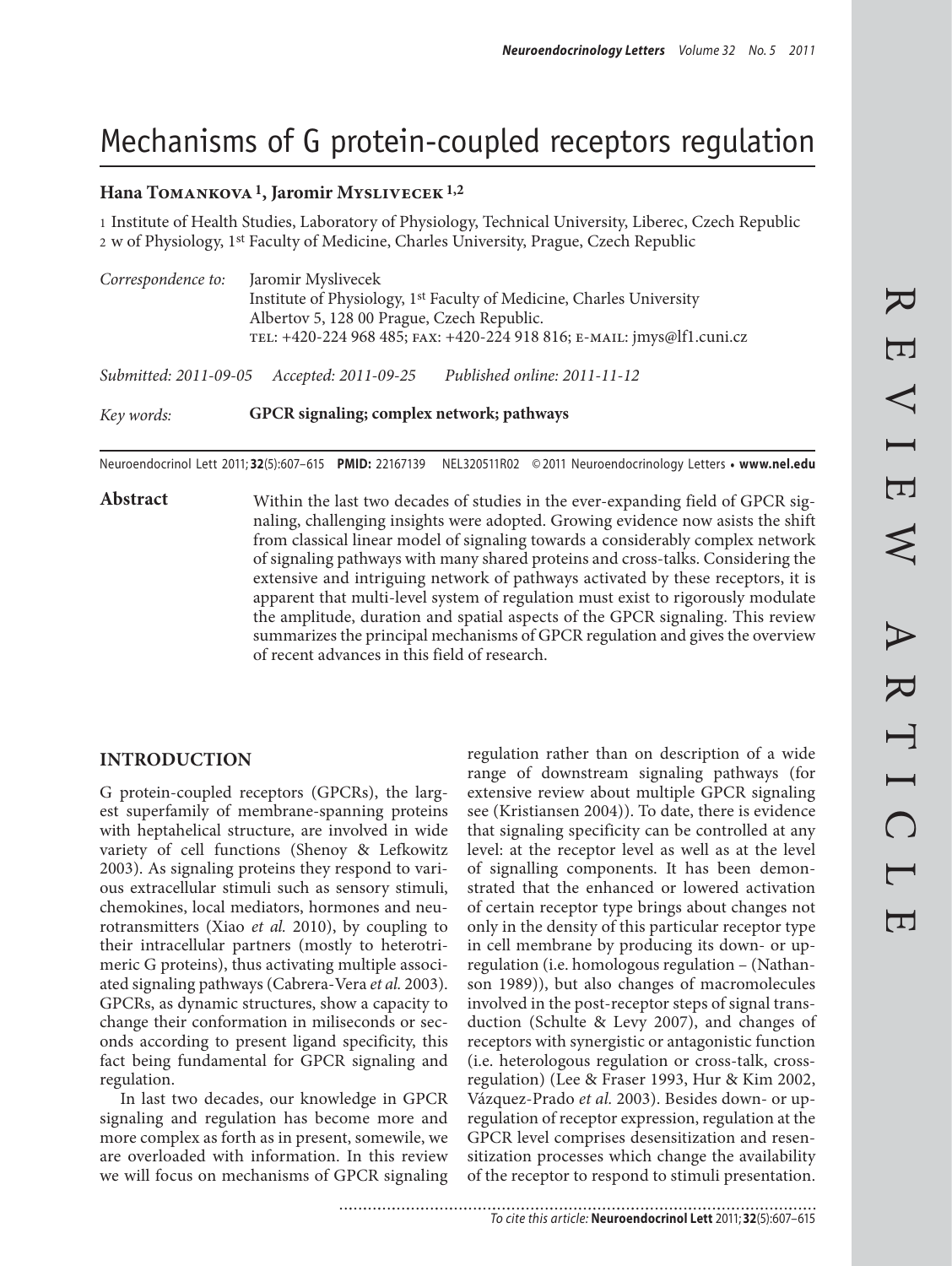# **GPCR SIGNALING**

G protein-coupled receptors (GPCRs) are integral membrane proteins which show structural similarities in possessing seven α-helical transmembrane domains (GPCRs are also called 7-TM receptors). These receptors include binding sites for many structurally diverse endogenous ligands. Therefore they are implicated in numerous physiological functions. Although not all members of this superfamily are known and characterised to date, over 800 have been predicted from genome sequencing (Fredriksson *et al.* 2003). GPCR signaling mechanism is typically based on the classical functional model: stimuli receiver or receptor– transducer – effector, the transducer in this case being mostly presented by G rpotein (Pierce *et al.* 2002). G proteins associating with GPCRs were shown to be heterotrimeric structures composed of three subunits. The α subunit is responsible for GTP or GDP binding and for GTP hydrolysis, β and γ subunits are tightly associated forming a β/γ dimer (Milligan & Kostenis 2006). Agonist binding to the receptor induces conformational changes resulting in increased affinity for the G rpotein. The activated receptor thus serves as a guanine-nucleotide exchange factor (GEF) and enhances the release of GDP from its binding site on the α subunit allowing its immediate replacement by GTP (Pierce *et al.* 2002). In so activated heterotrimer, the affinity of α subunit for the  $β/γ$  dimer is reduced and the complex dissociates. The so released subunits act as activators or inhibitors of downstream signaling effectors on the independent manner (Cabrera-Vera *et al.* 2003) (see Figure 1). Their activated state lasts until GTP is hydrolyzed to GDP, this process being under control of RGS (regulators of G rpotein signaling) proteins. Once GTP is cleaved to GDP, the α-GDP and  $β/γ$  subunits reassociate and the activation cycle is terminated.

Classicaly, GPCRs, via G rpotein dependent signaling pathways, transmit the extracellular signal to downstream effectors (i.e. phospholipase C(PLC) or adenylate cyclase (AC)) rapidly modulating the production of intracellular signaling molecules (inositol phosphates and diacylglycerol or cyclic AMP) (Cabrera-Vera *et al.* 2003). None the less, G rpotein independent mechanisms of GPCR signaling involving direct coupling of the receptor to downstream effector proteins have been shown. Because of the frequent need of the receptor membrane anchorage, these interactions are highlighting the importance of many scaffolding proteins in GPCR signaling and regulation.

# **GPCR REGULATION**

The exposure of GPCRs to agonist not only mediates activation or inhibition of various effectors in downstream signaling pathways, but also triggers attenuation in receptor responsiveness. Short-term loss of receptor sensitivity to the appropriate stimuli is reffered to as desensitization, whereas long-term loss of sensitivity presents a phenomenon called downregulation of receptor expression. On the other hand, the impossibility of agonist binding (blockade by antagonist, denervation, and impaired release of transmitter) can lead to the sensitization and/or to upregulation of receptor number. Desensitization and downregulation provide a negative feedback mechanism that protects against overstimulation of the receptor, while resensitization, sensitization and upregulation allow a positive feedback mechanism that ensure preservation of receptor responsiveness though decreased agonist stimulation.

# **DESENSITIZATION**

GPCRs control their own responsiveness by activating mechanism leading to their desensitization. This process consists primarily in dissociation of the receptor/G rpotein complex which is predominantly the consequence of receptor phosphorylation mediated by two classes of protein kinases: second messenger-dependent kinases (i.e. PKA and PKC) and GPCR kinases (GRKs). The two phosphorylation processes mentioned above differ by their mechanisms of action. For both ot them, phosphorylation takes place on serine and/or threonine residues of GPCRs, but these sites are quite different for each of them. In addition, phosphorylation by GRKs only occurs at agonist-bound receptors (**homologous desensitization**), whereas second messenger-dependent kinases are recruited to phosphorylate both active and inactive receptors (**heterologous desensitization**). In the latter case, receptors that have not been ligand activated may be desensitized as a result of another receptor type activation (Claing *et al.*  2002). Moreover, homologous desensitization is rather associated to higher agonist concentrations while heterologous mechanism of desensitization is suggested to be induced by lower agonist concentrations (Hendriks-Balk *et al.* 2008, Hull *et al.* 2010).

## **HETEROLOGOUS DESENSITIZATION – ROLE OF PKA AND PKC IN GPCR REGULATION**

One of the way by which GPCRs may be desensitized is the heterologous desensitization permitting the attenuation of signaling not only in the case of activated receptors but also in that which have not been exposed to agonist (Ferguson 2007). Indeed, second messengers (e.g. AC, PLC) produced by agonist stimulation of one GPCR may enhance activation of protein kinases phosphorylating other GPCRs (see Figure 1). The best studied examples of these second messenger-dependent kinases are proteinkinase A (PKA) and proteinkinase C (PKC). Phosphorylation by PKA and PKC occurs on serine and/or threonine residues contained in the third intracellular loop and/or the C-terminus of the receptor (Hendriks-Balk *et al.* 2008). Moreover, the phosphory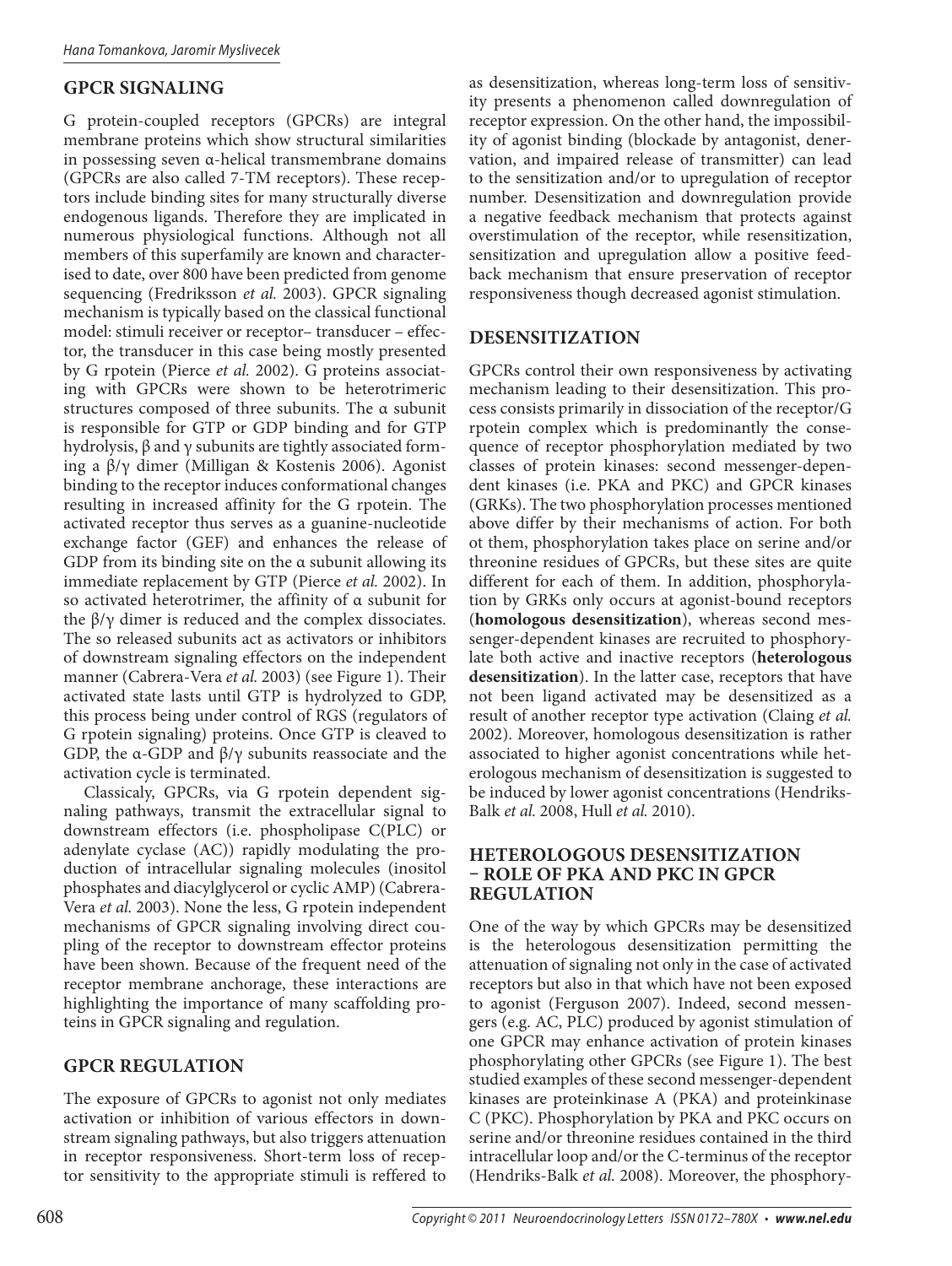lated sequences are localized near the G rpotein contact sites whence it follows that phosphorylation is in direct competition with G rpotein coupling (Kristiansen 2004).

Contrary to phosphorylation by GRKs, heterologous mechanism of desensitization does not promote β-arrestin binding (Moore *et al.* 2007) but is thought to be responsible of GPCRs internalization via lipid rafts and/or caveolae (Rapacciuolo *et al.* 2003).

Another type of heterologous regulation can be heterologous down- or up-regulation comprising changes in gene expression and/or translation processes (see related paragraphs below), often caused by cytoplasmic receptors (e.g. (Kasahara *et al.* 2011)).

# **HOMOLOGOUS DESENSITIZATION – ROLE OF GRKS IN GPCR REGULATION**

Another process contributing to attenuation of GPCR signaling is the homologous desensitization.

Phosphorylation of the receptor is there ensured by G rpotein coupled receptor kinases (GRKs), key modulators of GPCR signaling. The GRK protein family consists of seven mammalian serine-threonine protein kinases (Yang & Xia 2006) phosphorylating and so regulating exclusively the agonist-occupied receptors (Premont *et al.* 1995). The GRKs family membres can be subgrouped according to sequence homology and functional similarities to three subfamilies. Members of the first subfamily, GRK1 (rhodopsin kinase) and GRK7 (cone opsin kinase,) are only found in retinal cells. Members of two other sub-groups are non-visual: GRK2 (β-ARK1) and GRK3 (β-ARK2)composing the subfamily with better known characteristics, and GRK 4, GRK5 and GRK6, whose roles are studied more profoundly today.

GRKs consist of more than 500 amino acid residues. As well as in the case of heterologous desensitization, GPCR phosphorylation by GRKs occurs at residues contained either in the carboxy-terminal tail (rhodopsin,  $β_2$ -AR) or the third intracellular loop of the receptor (e.g.  $M_2$  muscarinic acetylcholine receptor), but the serine and/or threonine residues concerned are different from those phosphorylated by second messenger-dependent protein kinases (Hendriks-Balk *et al.*  2008). Both visual and non-visual GRKs share a similar structure, in particular at the highly conserved central catalytic domain containing D-L-G sequences, and at the level of N-terminal region. Because of considerable homology of 185-amino acids region, this latter is thought to be implicated in receptor recognition and, in addition, it embodies an RGS domain providing a phosphorylation-independent mechanism of receptor attenuation (Yang & Xia 2006, Brinks & Eckhart 2010).

In unstimulated cells are kinases predominantly localized to the cytosol and become associated with the plasma membrane after GPCR activation. GRK4, GRK5 and GRK6 exhibit substantial membrane localisation in the absence of agonist stimulation (Premont *et al.* 1995). The basis of these properties could be hypothesized from the structure-functional relationship of GRKs at C-terminus, which has been demonstrated to be the key structure for membrane targeting. GRK5 and GRK6 are not able to interact with  $\beta\gamma$  subunits of G proteins via a carboxy-terminal plecstrin homology domain as GRK2 and GRK3 do, but associate with the membrane by protein palmitoylation (GRK4 and GRK6) or electrostatic interaction between C-terminal aminoacids and membrane phospholipids (GRK5). For GRK1 the membrane association is facilitated by post-translational farnesylation of its carboxy-terminal CAAX motif. Moreover, β-ARKs are able to interact with PIP<sub>2</sub> (Touhara *et al.* 1995).

Contrary to heterologous desensitization, phosphorylation by GRKs promotes β-arrestin binding (Moore *et al.* 2007) and GRKs thus play an important role not only in GPCRs desensitization but also in receptor internalization (see Figure 1).

#### **ARRESTINS – MORE THAN KEY REGULATORS OF GPCR DESENSITIZATION**

The arrestin family comprises four members. Visual arrestins, arrestin 1 and arrestin 4, are expressed almost exlusively in the retina. Non-visual arrestins, arrestin 2 (β-arrestin1) and arrestin 3 (β-arrestin2) are expressed ubiquitously in most tissues (Patel *et al.* 2009). As the visual information has some specific properties that are not common to the GPCR regulation process, here, we will focus on β-arrestins only.

In unstimulated cells, despite their recruitment as well on plasma membrane as in the nucleus, β-arrestins are localized in the cytoplasm. These proteins are long ago known by their capacity to desensitize the activated receptor. On agonist stimulation of GPCR, they translocate to the cell membrane and bind to the cytoplasmic side of the activated receptor (Gurevich & Gurevich 2006). The affinity of the receptor for arrestin proteins is increased by the receptor phosphorylation mediated by GRKs (Moore *et al.* 2007) (see Figure 1). The binding of arrestin prevents further receptor/G rpotein interaction thereby reducing or preventing receptor signaling (Claing *et al.* 2002). Indeed, GRK phosphorylation alone, without presence of arrestins, has a weak effect on the uncoupling of the receptor/G rpotein complex.

Besides its role in homologous desensitization, β-arrestin has been shown to take an important part in receptor internalization and its subsequent fate in subcellular trafficking (see the related paragraph below). Moreover, accumulating evidence reflects the capacity of β-arrestins to interact with several cytoplasmic proteins via their ability to function as scaffolders, thereby linking GPCRs to various signaling pathways entirely independent of G rpotein activation such as MAPK cascades (Gurevich & Gurevich 2006, Ma & Pei 2007, Patel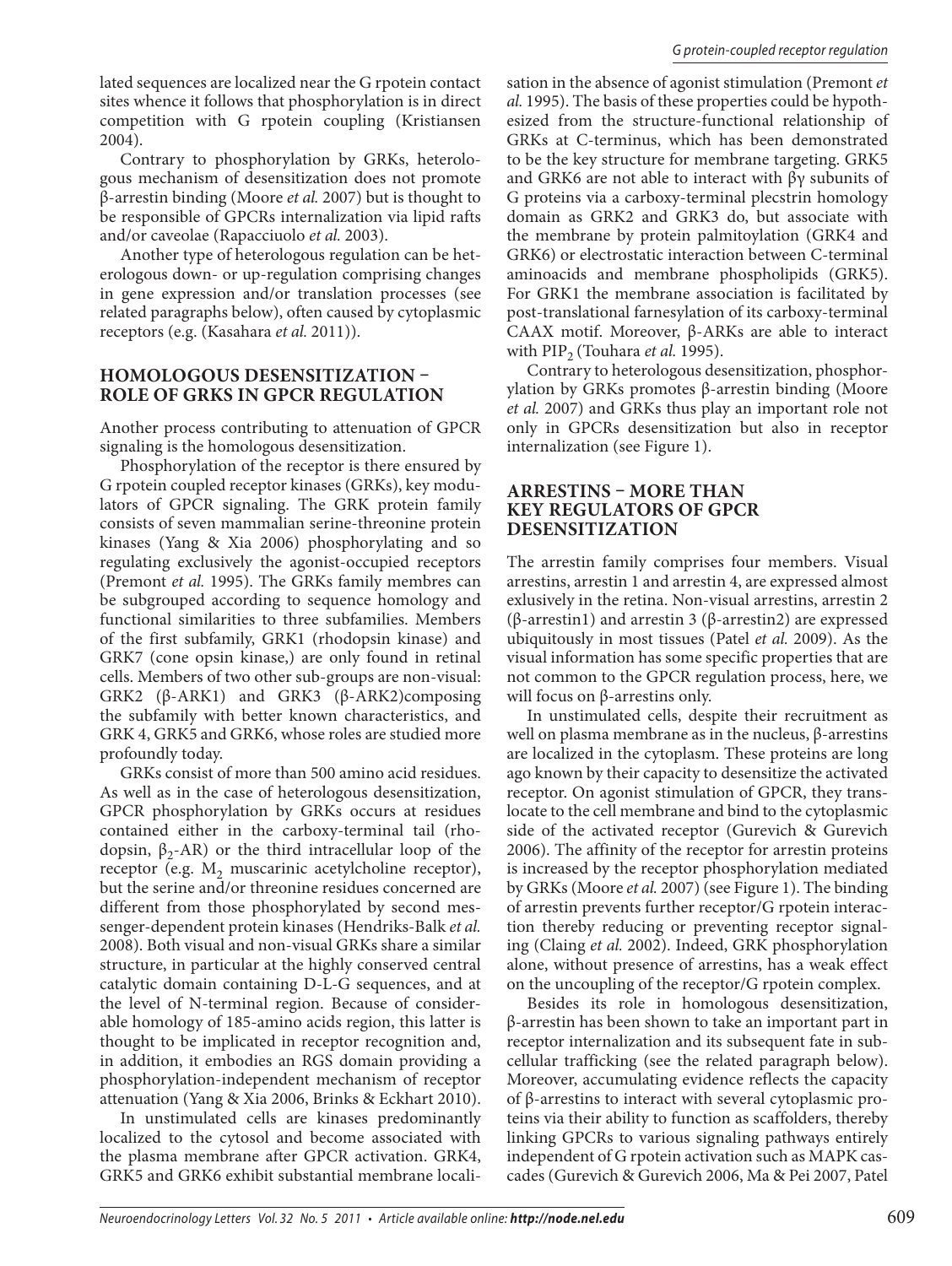#### Hana Tomankova, Jaromir Myslivecek

*et al.* 2009). Furthermore recent studies have also indicated that in response to activation of certain GPCRs, β-arrestins associate with transcription cofactors (in the nucleus) or their regulators (in the cytoplasm) and thus play important roles in cell growth, apoptosis and immune functions (Ma & Pei 2007). Finaly, increasing evidence demonstrates that non visual arrestins may also influence endocytosis of non 7TMRs and thus regulate signaling via receptors of different types than the GPCRs (example of IGF-1R. see (Shenoy & Lefkowitz 2011).

# **PHOSPHORYLATION-INDEPENDENT MECHANISMS OF GPCR REGULATION**

Besides the phosphorylation mediated desensitization, recent studies show that phosphorylation-independent mechanisms may also take part on the GPCR signalling attenuation (Ferguson 2007). Indeed, the N-terminal region of all GRKs embodies an RGS domain which has been shown to participate on phosphorylationindependent regulation of GPCRs. This mechanism of receptor regulation was demonstrated above all for GRK2 and GRK3 (Carman *et al.* 1999).

## **INTERNALIZATION AND POSTENDOCYTIC SORTING OF GPCRS**

Long-term desensitization (minutes to several hours) of GPCR leads to the receptor internalization also termed receptor sequestration or endocytosis. The endocytic process is important not only in attenuation of GPCR signaling in persisting agonist stimulation but also plays a major role in resensitization and downregulation of the receptor (Luttrell & Lefkowitz 2002).

# *Internalization*

The internalization of the receptor is an agonistdependent process which promotes the removal of agonist-activated cell surface receptors from the plasma membrane to a membrane-associated intracellular compartment. This process is mediated by serine and threonine phosphorylation and arrestin binding (Marchese *et al.* 2008). From the biochemical view, the GPCR internalization is charachterized as a decrease of receptor binding sites on the plasma membranes without changes in the total number of receptors. The process of internalization may occur via different pathways including clathrin-coated pits (CCPs) and lipid rafts or caveolae (Hendriks-Balk *et al.* 2008) (see Figure 1). Herein, for many GPCRs, β-arrestins re-appear as key reagulators acting as adaptor-like proteins with the capacity to link activated receptors to the components of the internalization machinery – clathrin and AP2 (Gurevich & Gurevich 2006) (see Figure 1). Once GPCRs are concentrated in CCPs, β-arrestins also facilitate the subsequent intracellular trafficking of the cargo by recruitment of dynamin, a large GTPase necessary for the fission of vesicles from the plasma membrane (Jean-Alphonse & Hanyaloglu 2011). Besides this most frequent and most studied arrestin and clathrin-dependent mechanism of endocytosis, other mechanisms have been reported including arrestin, clathrin and/or dynamin dependance (for related works see (Prossnitz 2004)).

# *Trafficking*

Following internalization, GPCRs undergo different trafficking fate. They are either rapidly targeted to lysosomes for enzymatic degradatioin (process leading to the downregulation of receptors), recycled back to the plasma membrane (process termed as resensitization) or retained in endosomes by which means the processes of degradation or recycling are much slower (Jean-Alphonse & Hanyaloglu 2011). Accumulating evidence now shows that β-arrestins play an important regulatory role even in various levels of receptor trafficking. Indeed, β-arrestins operate as sorting agents deciding between the degradative and the recycling fate of the internalized receptors. The final sort of each receptor is dependent on the strenghth of its interaction with β-arrestin during the processes of internalization and/ or trafficking. One group of receptors, class A receptors, interacts preferentially with β-arrestin2. This interaction is weak and transient which results in rapid dissociation of the internalized receptor-β-arrestin complex in endosomes. This leads to a rapid recycling of the receptor to the plasma membrane. Class B receptors bind to both β-arrestins with near equal affinity. This interaction is stronger and induces a long-lasting association. The internalized receptor-β-arrestin complexes thus traffic together resulting in retarded recycling and prefered lysosomal degradation (Luttrell & Lefkowitz 2002, Patel *et al.* 2009).

Herein is also interesting to mentione that the endocytic activity of arrestins as well as their effect on GPCR trafficking is controlled by posttranslational modifications such as phosphorylation or ubiquitination (for further information see (Shenoy & Lefkowitz 2003, Wolfe & Trejo 2007)). In addition, recent studies have also revealed a possible regulatory role for S-nitrosylation of core mediators of GPCR trafficking (see paragraph 4.2. in (Jean-Alphonse & Hanyaloglu 2011) and (Lima *et al.* 2010, Daaka 2011).

Recent studies have also exposed some other types of sorting agents allowing degradation or recycling of internalized receptors. Indeed, short linear peptide sequences including tyrosine- and dileucine-based motifs and PDZ ligands mediate an endosomal sorting of GPCRs while ubiquitination might have an essential role in their lysosomal sorting (Marchese *et al.* 2008) (see Figure 1).

# *Resensitization*

Resensitization process includes endocytosis of desensitized receptor, dephosphorylation of receptor in endocytic vesicles, and receptor recycling back to the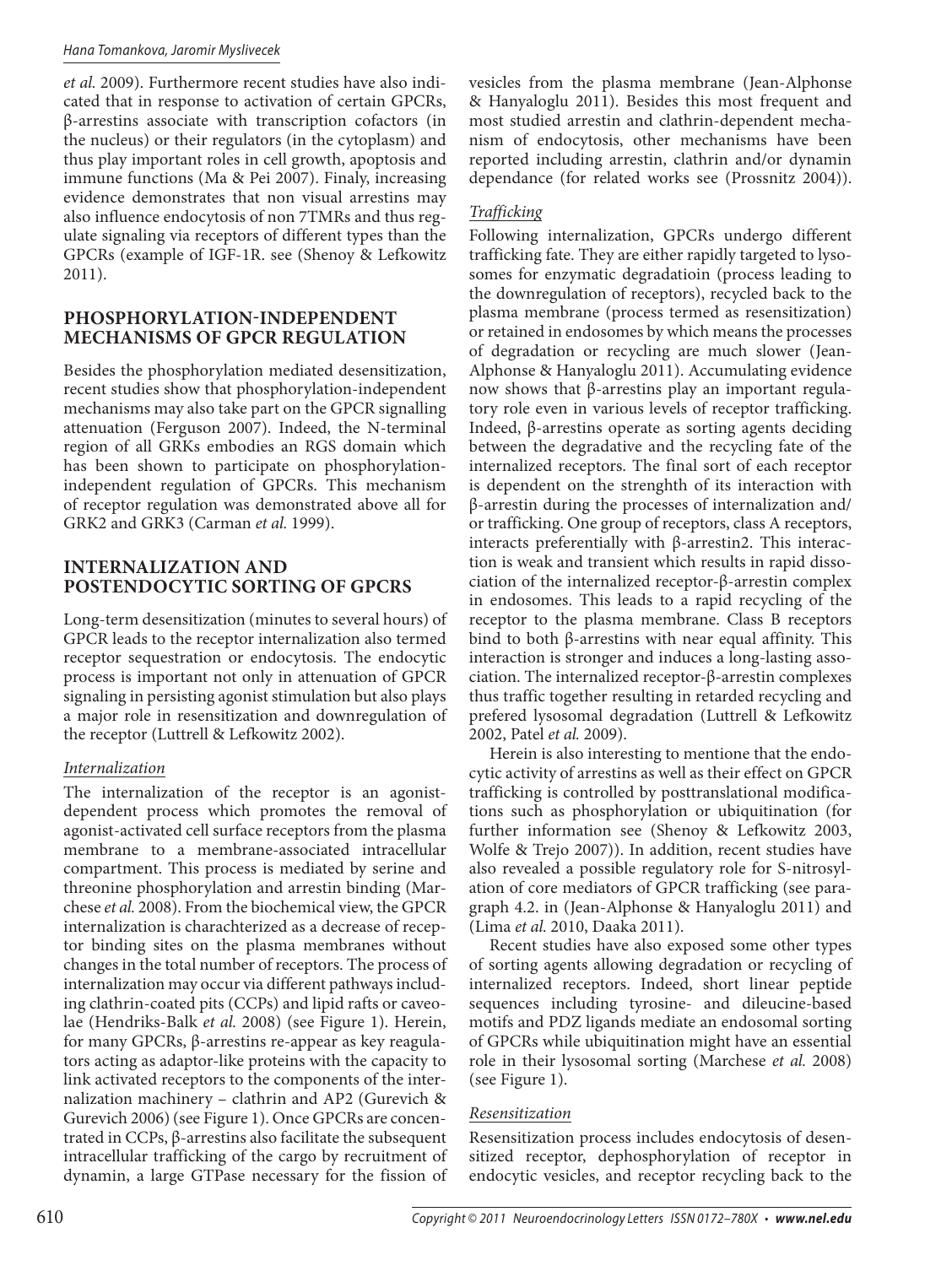plasma membrane. This process of receptor recycling prevents intracellular receptor accumulation and degradation (Kristiansen 2004) and allows initiation of further rounds of signaling. As mentioned previously, short linear peptide sequences including tyrosine- and dileucine-based motifs and PDZ ligands play a key role in GPCRs recycling rate. To sum up the case of β-arrestins, GPCRs of group A resensitize faster (are recycled back to the plasma membrane more quickly) than GPCRs of group B due to the weaker association of the receptor-β-arrestin complex.

## *Downregulation*

Downregulation occurs as a result of long- term or repeated exposure to agonist (hours or days). Contrary to the rapid receptor internalization corresponding to intracellular redistribution of receptors, downregulation is slower and characterised by a decrease in the total number of receptors present in cells or tissues (Tsao *et al.* 2001). Moreover, the recycling of downregulated receptors is not possible as it is in the case of receptors which are just internalized. The process of downregulation first comprises the enhancement of



**Fig. 1.** Following agonist binding, a transient complex of agonist, activated receptor and G protein is formed. GDP is rapidly replaced by GTP and G protein dissociates into α subunit and β/γ dimer which have a different subseguent role in the regulatory process. 1) Gα activates several effectors such as AC or PLC which leads to the activation of second-messenger dependent kinases (PKA and PKC respectively). These kinases can then phosphorylate other receptors than the activated ones thereby producing their desensitization. Receptor internalization in this case seems to occur via caveolae or lipid rafts. These processes are included in so-called **heterologous regulation**. 2) Contrarywise, β/γ dimer recruits GRKs which specifically phosphorylate the agonist-occupied receptor and recruit by themselves β-arrestins. β-arrestin binding promotes recruitment of adaptors such as clathrin, AP2 and dynamin, which targets receptor to CCP for internalization. The internalized receptor in sorting endosome is then trafficked towards the degradatory compartment (lysosome) or the recycling pathway according to the sorting signal carried by the receptor. These processes fall within the so-called **homologous regulation**.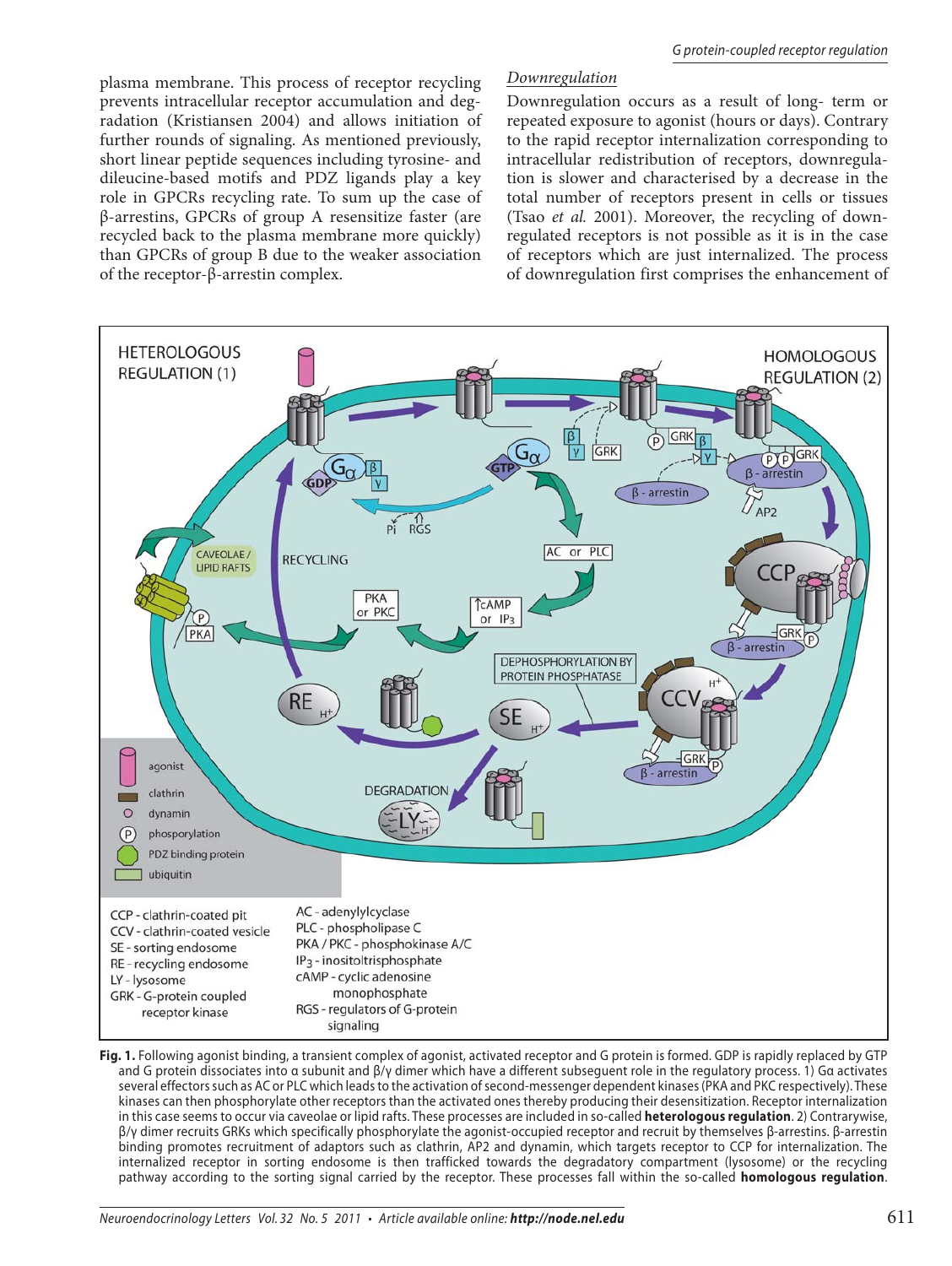#### Hana Tomankova, Jaromir Myslivecek

proteosomal and/or lysosomal degradation of internalized GPCRs. The degradatory processes are enhanced by agonist-induced ubiquitination of GPCRs. Second, the mechanism of downregulation consists also in the reduction of GPCRs synthesis. This may be mediated at one or more molecular levels (Schmidt & Meyer 1994):

- changes at the level of transcription i.e. decrease in the rate of receptor gene transcription
- changes at the posttranscriptional level i.e. changes in mRNA stability
- changes at the posttranslational level i.e. shortening of the receptor protein half-life.

These molecular mechanisms can be mediated by these pathways: the first is the direct interaction of regulatory molecule with target gene structure. For β-AR there are at least two regulatory molecules which are able to modulate the β-adrenergic receptor protein synthesis – CREB – cAMP response element binding protein or CREM – cAMP response element binding modulator . These molecules interact with CRE (cAMP response element) located in the promoter region of the β-adrenergic receptor gene (Vallejo 1994) and are able to effectively regulate GPCRs (Huang *et al.* 2010).

The second (and hypothetical) mechanism is indirect pathway via "third messengers" (Hughes & Dragunow 1995). Third messengers are proteins synthesized immediately after the activation of receptor which can modulate target genes. Because of very fast synthesis their own genes are called *immediate early genes*.

# **SENSITIZATION AND UP-REGULATION**

On the other hand there are situations when the receptor is not enough stimulated (denervation, receptor blockade by antagonist). In such situations the receptor can be sensitized or can be up-regulated. The mechanisms of sensitization can include a) increase in second messenger level, b) increase in the concentration of enzymes catalyzing the second messenger synthesis or c) changes in sensitivity of receptor to agonist. The up-regulation has the similar nature as the downregulation (i.e. changes at the level of transcription, or changes at the posttranscriptional level , or changes at the posttranslational level) (Myslivecek & Trojan 2000).

# **RGS IN GPCR REGULATION**

In recent years, in the field of GPCR studies, we pay many attention to an additional mechanism of signaling regulation, to the family of proteins called regulators of G protein signaling or RGS. In the second half of 1990´s, this new class of proteins emerged (Hollinger & Hepler 2002) and 37 genes encoding proteins with RGS or RGS-like domain have since been identified within the human genome (Willars 2006). This family

members share a characteristic RGS-homology domain of 120–130 amino acid residues and are classified into six distinct subfamilies (see (Hendriks-Balk *et al.* 2008). RGS proteins were first described as GTPase activating proteins (GAPs) by their capacity to enhance Gα mediated GTP hydrolysis and thus terminate the G protein activation cycle (De Vries *et al.* 2000, Ross & Wilkie 2000) (see Figure 1). Further studies have exposed that RGS proteins also may regulate GPCR signaling via mechanisms independent of the GAP activity by modulating either protein–protein interactions (i.e. the effector antagonism of RGS4 in the case of G rpotein-PLC interaction), subcellular localization of signaling molecules or protein translation (Bansal *et al.* 2007, Sjögren *et al.* 2010). In the sense of regulation through protein-protein interaction, increasing evidence also supports the notion that many RGS proteins directly bind to certain GPCRs to modulate the signaling (for an extensive review of these interactions see (Abramow-Newerly *et al.* 2006, Neitzel & Hepler 2006, Bansal *et al.* 2007). The existence of direct RGS–GPCR interaction has also been sustained by the observation that co-expression of both proteins results in recruitement of RGS to the membrane (Roy *et al.* 2003). In the case of small RGS, selectivity for the receptor is thought to be carried by N-terminal region, while the larger RGS might interact with the receptor directly throught one of their protein interaction domains (e.g. PDZ domain). In addition, series of reports show that RGS, especially the larger one, act as integrators of GPCR signaling by virtue of their capacity to form multiprotein complexes (Hollinger & Hepler 2002). These complexes are multifunctional signaling cores which manifestly recruit many scaffolding proteins. Moreover, certain scaffolds serve as regulators of RGS function such as spinophilin (see spinophilin/neurabin balance (Wang *et al.* 2007)).

This paragraph only summarizes a few of RGS proteins functions in cells. As it rises from the title, we centred our interest especially on the field of RGS protein-GPCR interactions. Nonetheless these proteins enter in contact with many other proteins which give them a much wider biological role.

# **CONCLUSIONS**

Signaling via GPCRs, the largest and the most omnifaceted and adaptative family of membrane receptors, plays an essential role in many physiological functions. It is a highly controlled process which comprises multiple steps of regulation at each level of signaling. On the GPCR level, three processes lead to reduction and/or attenuation of signaling: desensitization, internalization and down-regulation, while resensitization, sensitization and up-regulation increase the potential of agonist stimulation and thus re-enables signaling. Besides these discrete mechanisms of regulation, complex receptor trafficking has been recently appreciated as an important regulatory mechanism of GPCR signaling. In addi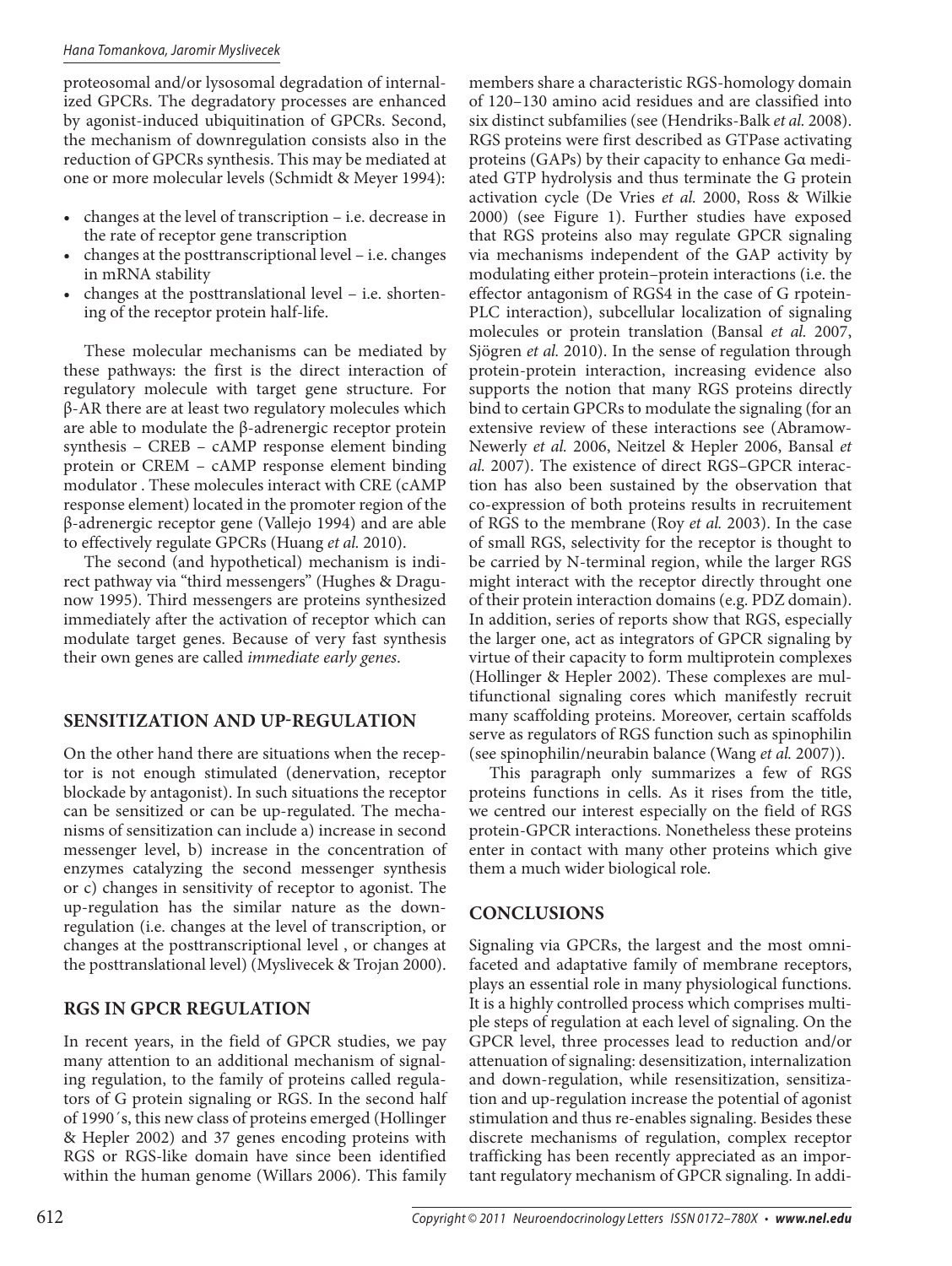tion, receptor responsiveness to extracellular stimuli is also controlled by interactions with many proteins, especially the RGS. In fact, newer models postulate that GPCRs function as multifunctional platforms where receptors and G rpoteins are closely colocalised with other proteins involved in the specific signal transduction, as well as with regulatory proteins, scaffolding proteins and adaptors. Moreover, GPCR signaling is no longer thought to be the exceptional quality of homologous regulation but heterologous regulation can also participate to change the level of receptor signaling.

#### **PERSPECTIVES**

Regarding the vaste implication of GPCR signaling in many disorders such as cardiovascular diseases, immune or nervous system disfunction etc., these receptors as well as the downstream signaling molecules are the most common target of therapeutic agents. In this sense, for drug development, there is a new potential to study how to disrupt interactions of adaptors and scaffodling proteins with core mediators of GPCR signaling. Therewithal GPCR trafficking assays might also be a valuable trend in targeting the drugs for therapeutic interventions. In any case, these findings in drug development might be facilitated if new advances in computer simulation and modeling of protein-protein interactions as well as site directed mutagenesis are exploited.

Finaly, new perspectives of research in the field of GPCR regulation machinery are opened up by a potential regulatory mechanism of GPCRs oligomerization for which is still uncertain if it occurs as generally relevant phenomenon for all types of GPCRs or not (Milligan 2007, Maurice *et al.* 2011)

#### **ACKNOWLEDGEMENTS**

Supported by Grant GACR309/09/0406. Special thanks to Ondrej Hofman for graphics processing of the figure.

#### REFERENCES

- 1 Abramow-Newerly M, Roy AA, Nunn C, Chidiac P (2006) RGS proteins have a signalling complex: interactions between RGS proteins and GPCRs, effectors, and auxiliary proteins. Cell Signal **18**: 579–591.
- 2 Bansal G, Druey KM, Xie Z (2007) R4 RGS proteins: regulation of G-protein signaling and beyond. Pharmacol Ther **116**: 473–495.
- 3 Brinks HL, Eckhart AD (2010) Regulation of GPCR signaling in Hypertension. Biochimica et Biophysica Acta (BBA) – Molecular Basis of Disease **1802**: 1268–1275.
- 4 Cabrera-Vera TM, Vanhauwe J, Thomas TO, Medkova M, Preininger A, Mazzoni MR, Hamm HE (2003) Insights into G Protein Structure, Function, and Regulation. Endocr Rev **24**: 765–781.
- Carman CV, Parent J-L, Day PW, Pronin AN, Sternweis PM, Wedegaertner PB, Gilman AG, Benovic JL, Kozasa T (1999) Selective Regulation of Gαq/11 by an RGS Domain in the G Proteincoupled Receptor Kinase, GRK2. Journal of Biological Chemistry **274**: 34483–34492.
- 6 Claing A, Laporte SA, Caron MG, Lefkowitz RJ (2002) Endocytosis of G protein-coupled receptors: roles of G protein-coupled receptor kinases and beta-arrestin proteins. Prog Neurobiol **66**: 61–79.
- 7 Daaka Y (2011) S-nitrosylation-regulated GPCR signaling. Biochim Biophys Acta Mar 17. [Epub ahead of print].
- De Vries L, Zheng B, Fischer T, Elenko E, Farquhar MG (2000) The regulator of G protein signaling family. Annu Rev Pharmacol Toxicol **40**: 235–271.
- Ferguson SS (2007) Phosphorylation-independent attenuation of GPCR signalling. Trends Pharmacol Sci **28**: 173–179.
- 10 Fredriksson R, Lagerström MC, Lundin L-G, Schiöth HB (2003) The G-Protein-Coupled Receptors in the Human Genome Form Five Main Families. Phylogenetic Analysis, Paralogon Groups, and Fingerprints. Molecular Pharmacology **63**: 1256–1272.
- 11 Gurevich EV, Gurevich VV (2006) Arrestins: ubiquitous regulators of cellular signaling pathways. Genome Biol **7**: 236.
- 12 Hendriks-Balk MC, Peters SLM, Michel MC, Alewijnse AE (2008) Regulation of G protein-coupled receptor signalling: Focus on the cardiovascular system and regulator of G protein signalling proteins. European Journal of Pharmacology **585**: 278–291.
- 13 Hollinger S, Hepler JR (2002) Cellular Regulation of RGS Proteins: Modulators and Integrators of G Protein Signaling. Pharmacological Reviews **54**: 527–559.
- 14 Huang Y, Qiu AW, Peng YP, Liu Y, Huang HW, Qiu YH (2010) Roles of dopamine receptor subtypes in mediating modulation of T lymphocyte function. Neuro Endocrinol Lett **31**: 782–791.
- 15 Hughes P, Dragunow M (1995) Induction of immediate-early genes and the control of neurotransmitter-regulated gene expression within the nervous system. Pharmacological Reviews **47**: 133–178.
- 16 Hull LC, Llorente J, Gabra BH, Smith FL, Kelly E, Bailey C, Henderson G, Dewey WL (2010) The Effect of Protein Kinase C and G Protein-Coupled Receptor Kinase Inhibition on Tolerance Induced by μ-Opioid Agonists of Different Efficacy. Journal of Pharmacology and Experimental Therapeutics **332**: 1127–1135.
- 17 Hur E-M, Kim K-T (2002) G protein-coupled receptor signalling and cross-talk: Achieving rapidity and specificity. Cellular Signalling **14**: 397–405.
- 18 Jean-Alphonse F, Hanyaloglu AC (2011) Regulation of GPCR signal networks via membrane trafficking. Molecular and Cellular Endocrinology **331**: 205–214.
- 19 Kasahara M, Groenink L, Olivier B, Sarnyai Z (2011) Corticotropin-releasing factor (CRF) over-expression down-regulates hippocampal dopamine receptor protein expression and CREB activation in mice. Neuro Endocrinol Lett **32**: 193–198.
- 20 Kristiansen K (2004) Molecular mechanisms of ligand binding, signaling, and regulation within the superfamily of G-proteincoupled receptors: molecular modeling and mutagenesis approaches to receptor structure and function. Pharmacology & Therapeutics **103**: 21–80.
- 21 Lee NH, Fraser CM (1993) Cross-talk between m1 muscarinic acetylcholine and beta 2-adrenergic receptors. cAMP and the third intracellular loop of m1 muscarinic receptors confer heterologous regulation. J Biol Chem **268**: 7949–7957.
- 22 Lima B, Forrester MT, Hess DT, Stamler JS (2010) S-Nitrosylation in Cardiovascular Signaling. Circ Res **106**: 633–646.
- 23 Luttrell LM, Lefkowitz RJ (2002) The role of β-arrestins in the termination and transduction of G-protein-coupled receptor signals. Journal of Cell Science **115**: 455–465.
- 24 Ma L, Pei G (2007) β-arrestin signaling and regulation of transcription. Journal of Cell Science **120**: 213–218.
- 25 Marchese A, Paing MM, Temple BR, Trejo J (2008) G proteincoupled receptor sorting to endosomes and lysosomes. Annu Rev Pharmacol Toxicol **48**: 601–629.
- 26 Maurice P, Kamal M, Jockers R (2011) Asymmetry of GPCR oligomers supports their functional relevance. Trends in pharmacological sciences **32**: 514–520.
- 27 Milligan G (2007) G protein-coupled receptor dimerisation: Molecular basis and relevance to function. Biochimica et Biophysica Acta (BBA) - Biomembranes **1768**: 825–835.
- 28 Milligan G, Kostenis E (2006) Heterotrimeric G-proteins: a short history. Br J Pharmacol **147** Suppl 1: S46–55.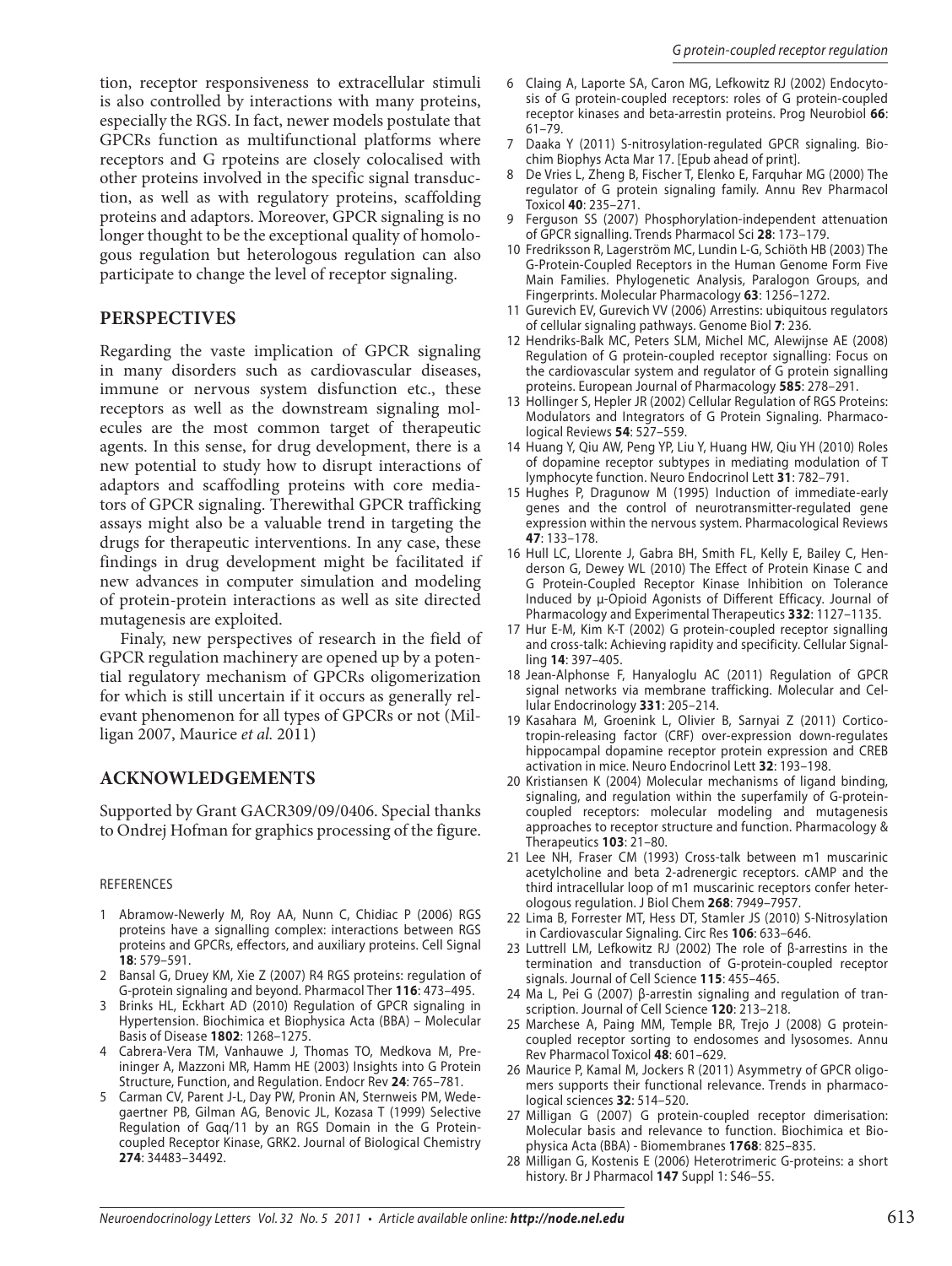- 29 Moore CAC, Milano SK, Benovic JL (2007) Regulation of Receptor Trafficking by GRKs and Arrestins. Annual Review of Physiology **69**: 451–482.
- 30 Myslivecek J, Trojan S (2000) Mechanisms of G-protein coupled receptor regulation. Sb Lek **101**: 205–213.
- 31 Nathanson N, M. (1989) Regulation and development of muscarinic receptor number and function. In: Brown JH (ed.) The muscarinic receptors Humana Press, Clifton, pp. 419–454.
- 32 Neitzel KL, Hepler JR (2006) Cellular mechanisms that determine selective RGS protein regulation of G protein-coupled receptor signaling. Semin Cell Dev Biol **17**: 383–389.
- 33 Patel PA, Tilley DG, Rockman HA (2009) Physiologic and cardiac roles of [beta]-arrestins. Journal of Molecular and Cellular Cardiology **46**: 300–308.
- 34 Pierce KL, Premont RT, Lefkowitz RJ (2002) Signalling: Seventransmembrane receptors. Nature Reviews Molecular Cell Biology **3**: 639–650.
- 35 Premont R, Inglese J, Lefkowitz R (1995) Protein kinases that phosphorylate activated G protein-coupled receptors. The FASEB Journal **9**: 175–182.
- 36 Prossnitz ER (2004) Novel roles for arrestins in the post-endocytic trafficking of G protein-coupled receptors. Life Sciences **75**: 893–899.
- 37 Rapacciuolo A, Suvarna S, Barki-Harrington L, Luttrell LM, Cong M, Lefkowitz RJ, Rockman HA (2003) Protein Kinase A and G Protein-coupled Receptor Kinase Phosphorylation Mediates β-1 Adrenergic Receptor Endocytosis through Different Pathways. Journal of Biological Chemistry **278**: 35403–35411.
- 38 Ross EM, Wilkie TM (2000) GTPase-activating proteins for heterotrimeric G proteins: regulators of G protein signaling (RGS) and RGS-like proteins. Annu Rev Biochem **69**: 795–827.
- 39 Roy AA, Lemberg KE, Chidiac P (2003) Recruitment of RGS2 and RGS4 to the Plasma Membrane by G Proteins and Receptors Reflects Functional Interactions. Molecular Pharmacology **64**: 587–593.
- 40 Shenoy SK, Lefkowitz RJ (2003) Multifaceted roles of beta-arrestins in the regulation of seven-membrane-spanning receptor trafficking and signalling. Biochem J **375**: 503–515.

#### **DEFINITION OF SELECTED TERMS:**

**G proteins** (**guanine nucleotide-binding proteins) –**  proteins that are involved in transmission of various signaling factors. They belong to the group of GTPases. The large G proteins are heterotrimeric structures composed of α, β and γ subunits and are activated by GPCRs. The small G proteins (20–25kDa) are monomeric and belong to the Ras superfamily of small GTPases. Both types bind GTP (active state of G protein) or GDP (inactive state).

**GTPase** – hydrolase enzyme that can bind and hydrolyze the GTP on GDP. Regulatory GTPases such as G proteins have an intrinsic GTPase activity which enables them to switch the signal transduction on and off.

**GEF (guanine-nucleotide exchange factor)** – proteins that activate GTPases by facilitating the dissociation of GDP and its replacement by GTP.

**GAPs (GTPase activating proteins)** – regulatory proteins that can bind to activated GTP-binding proteins (e.g. G proteins) and increase their rate of GTP hydrolysis thereby terminating their signaling.

**RGS (regulators of G rpotein signaling)** – multifunctional proteins that rapidly inactivate G proteins by promoting the GTP hydrolysis (i.e. they act as GAPs). This regulatory role is encoded in RGS homology domain. Some RGS proteins contain however additional domains with further functionality.

- 41 Shenoy SK, Lefkowitz RJ (2011) [beta]-arrestin-mediated receptor trafficking and signal transduction. Trends in pharmacological sciences **32**: 521–533.
- 42 Schmidt TJ, Meyer AS (1994) Autoregulation of corticosteroid receptors. How, when, where, and why? Receptor **4**: 229–257.
- 43 Schulte G, Levy FO (2007) Novel aspects of G-protein-coupled receptor signalling--different ways to achieve specificity. Acta Physiol (Oxf) **190**: 33-38.
- 44 Sjögren B, Blazer LL, Neubig RR (2010) Regulators of G Protein Signaling Proteins as Targets for Drug Discovery. In: Charles AL (ed.) Progress in Molecular Biology and Translational Science. Academic Press, pp. 81–119.
- 45 Touhara K, Koch WJ, Hawes BE, Lefkowitz RJ (1995) Mutational analysis of the pleckstrin homology domain of the beta-adrenergic receptor kinase – Differential effects on G(beta gamma) and phosphatidylinositol 4,5-bisphosphate binding. Journal of Biological Chemistry **270**: 17000–17005.
- 46 Tsao P, Cao T, von Zastrow M (2001) Role of endocytosis in mediating downregulation of G-protein-coupled receptors. Trends in Pharmacological Sciences **22**: 91–96.
- 47 Vallejo M (1994) Transcriptional control of gene expression by cAMP-response element binding proteins. J Neuroendocrinol **6**: 587–596.
- 48 Vázquez-Prado J, Casas-González P, García-Sáinz JA (2003) G protein-coupled receptor cross-talk: pivotal roles of protein phosphorylation and protein-protein interactions. Cellular Signalling **15**: 549–557.
- 49 Wang X, Zeng W, Kim MS, Allen PB, Greengard P, Muallem S (2007) Spinophilin/neurabin reciprocally regulate signaling intensity by G protein-coupled receptors. EMBO J **26**: 2768–2776.
- 50 Willars GB (2006) Mammalian RGS proteins: multifunctional regulators of cellular signalling. Semin Cell Dev Biol **17**: 363–376.
- 51 Wolfe BL, Trejo J (2007) Clathrin-Dependent Mechanisms of G Protein-coupled Receptor Endocytosis. Traffic **8**: 462–470.
- 52 Xiao J, Huang HW, Peng YP, Bao JY, Huang Y, Qiu YH (2010) Modulation of natural killer cell function by alpha-adrenoreceptorcoupled signalling. Neuro Endocrinol Lett **31**: 635–644.
- 53 Yang W, Xia SH (2006) Mechanisms of regulation and function of G-protein-coupled receptor kinases. World J Gastroenterol **12**: 7753–7757.

**PLC (phospholipase C)** – enzyme that cleave phospholipids before the phosphate group. Phosphatidylinositol 4,5-bisphosphate  $(PIP<sub>2</sub>)$ is thus cleaved into two important second messenger molecules: diacyl glycerol (DAG) and inositol 1,4,5-trisphosphate (IP<sub>3</sub>). IP<sub>3</sub> increases the concentration of cytosolic calcium, calcium and DAG together activate protein kinase C (PKC) which enter the regulation of many signal transduction processes.

**AC (adenylate cyclase)** – enzyme that catalyses the conversion of AMP to cAMP when activated by G protein  $(G<sub>s</sub>)$ .

**cAMP (cyclic adenosine monophosphate)** – important second messenger involved in many signal transduction pathways capable to activate protein kinase A (PKA), for example.

**PKA/PKC (protein kinase A/C)** – enzymes that are involved in regulation of other proteins through their capacity to phosphorylate serine and/or threonine residues on these proteins. They are activated by second messengers such as cAMP or DAG/Ca<sup>2+</sup>. Besides their other roles in cells, they are implicated in heterologous desensitization of GPCRs.

**GRK (GPCR kinase)** – protein kinases that are involved in homologous desensitization (regulation) of GPCRs. They phosphorylate serine and/or threonine residues of receptors after the release of the activated G proteins. The phosphorylated residues then bind arrestins thereby preventing reassociation of G proteins with their receptors and activating the process called receptor internalization or endocytosis.